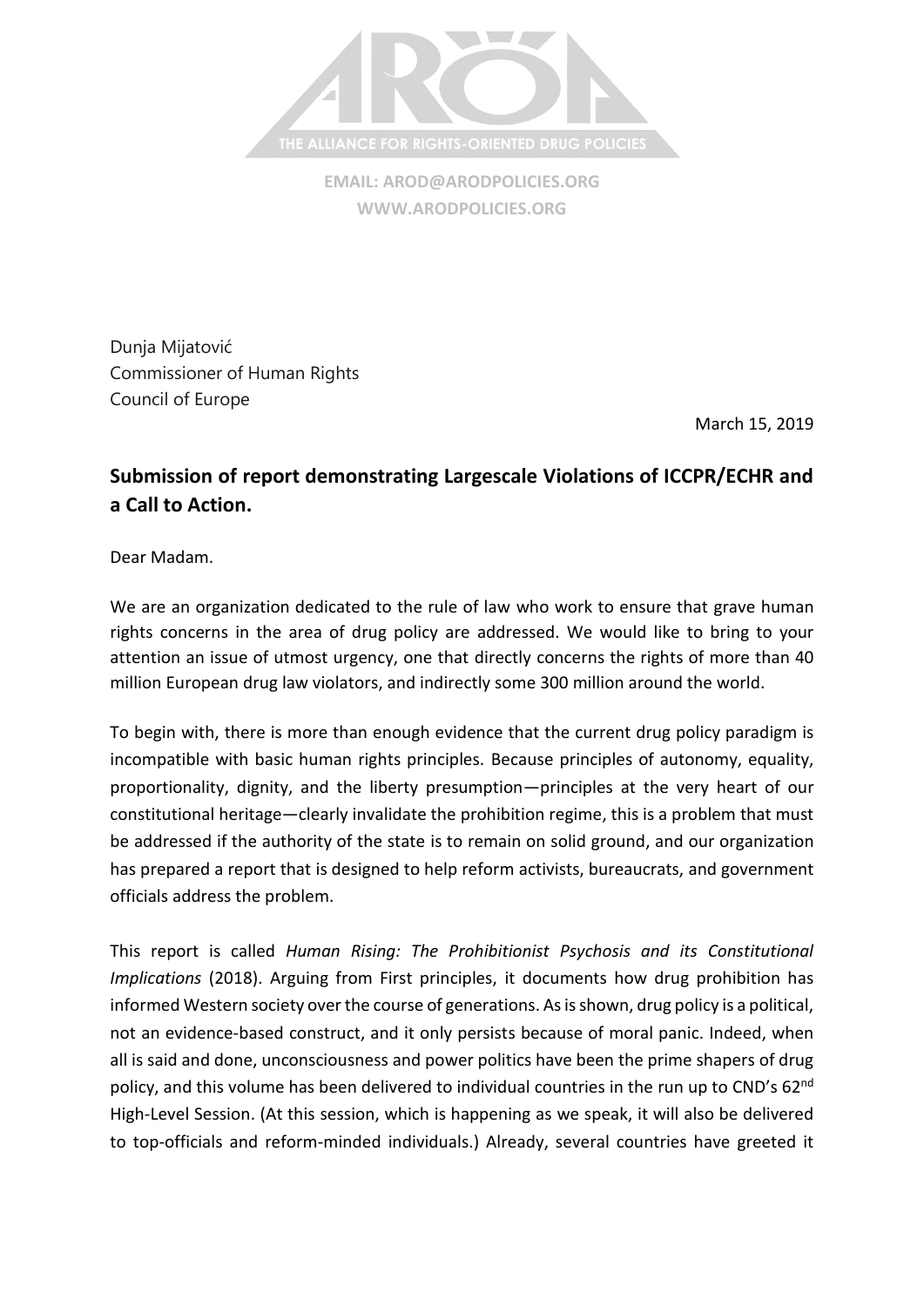

favorably, while at the level of the COE, this report has been delivered to the Pompidou Group and the Private Office of the Secretary General.

The COE, in this regard, finds itself in a somewhat difficult position. At the one hand, we have the Pompidou Group, which rapidly and increasingly are putting human rights concerns first, trying to implement policies that respect the rights of drug users. The rights of producers, distributors, etc., have effectively been ignored, but Denis Huber, the Executive Secretary of the Pompidou Group, has thanked us for addressing broader concerns and asked the Presidency to inform member states about the positions articulated by AROD. International organizations are looking forward to see what comes out of this communication, but it is already clear that First principles, after being overlooked to this day, is about to make their presence and implications known to those who deal with drug policy.

On the other hand, we have the Private Office of the Secretary General, which is trying to resolve an increasingly obvious conflict between the COE's human rights obligations and a decision made by the European Court of Human Rights in 2012. At this time, a case (no. 67078/10) was prepared where the applicant held that first principles invalidated the prohibition regime, and an earlier version of the report you now receive was brought forward as documentation. In a single-judge decision, however, the Court excused itself with its own incompetence, thus leaving more than 40 million European drug law violators without an effective remedy. Hundreds of letters were sent to the COE, asking the president of the Court and the Secretary General to intervene and to ensure that European drug law violators got a fair trial, but to no avail; these officials washed their hands of the Court's decision and it would go many more years before it would come back to haunt them. Today, however, as more and more constitutional courts are doing the job that the European Court failed to do,<sup>1</sup> this decision to deny drug users access to an independent, impartial, and competent tribunal, has become a problem for those who put human rights concerns before political expediency, and the Office of the Secretary General is currently reviewing the matter.

It will be interesting to see whether these officials act on their human rights obligations. If they do, the drug law faces principled scrutiny, one that will provide the solution to many problems affecting law and order, but we believe that the time has come for the Commissioner of Human Rights to get involved.

From the documentation received, you will find that not only the European Court but several western states, until today, have denied drug users their right to an effective remedy. This has been part of a wider pattern of oppression, for drug prohibition is historically similar to other

l

<sup>&</sup>lt;sup>1</sup> Last year, with respect to the use of cannabis, constitutional courts in Mexico, South Africa, and Georgia invalidated drug laws, holding the state accountable for human rights violations.